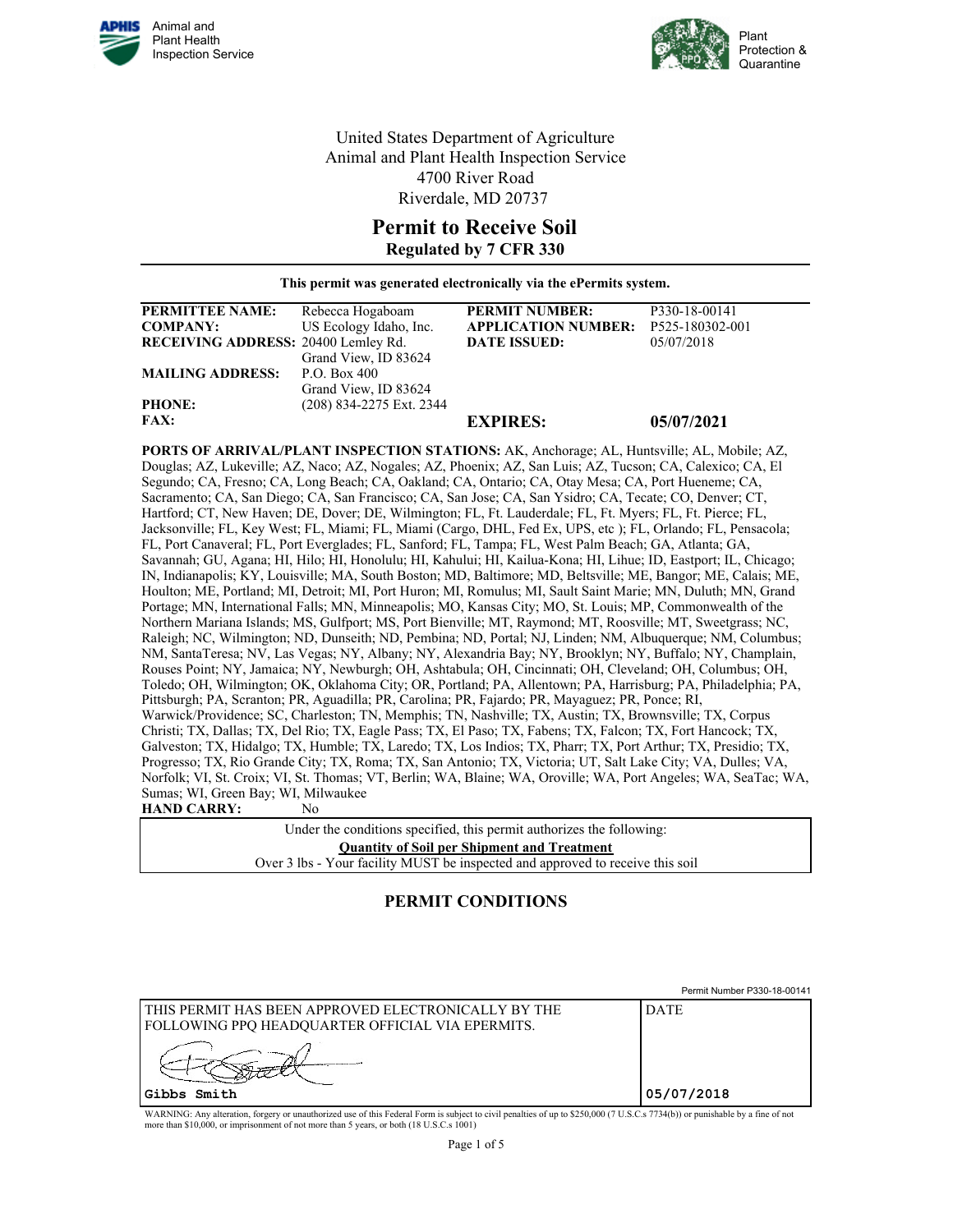



1.

- This permit is issued by the United States Department of Agriculture's Animal and Plant Health Inspection Service (APHIS). It conveys APHIS regulations and requirements for the material(s) listed on this permit. It does not reduce or eliminate your legal duty and responsibility to comply with all other applicable Federal and State regulatory requirements.
- The permit number or a copy of the permit must accompany the shipment.
- You must be an individual at least 18 years old, or legal entity such as partnership, corporation, association, or joint venture.
- You are legally responsible for complying with all permit requirements and permit conditions.
- The regulated material and shipping container(s) are subject to inspection by officials of Custom and Border Protection (CBP) and APHIS. CBP or APHIS officials may require the shipment to be treated, seized, re-exported, or destroyed (in part or whole). You will be responsible for expenses.
- If you violate any applicable laws associated with this permit, you may face substantial civil or criminal penalties. We may cancel all current permits and deny future permit applications.
- Without prior notice and during reasonable hours, authorized Federal and State Regulators must be allowed to inspect the conditions associated with the regulated materials/organisms authorized under this permit.
- 2. The permit holder must:

o maintain a valid PPQ 330 permit so long as any portion of the regulated soil remains untreated,

o not assign or transfer this permit to other persons without prior APHIS PPQ authorization, o maintain an official permanent work assignment, residence, or affiliation at the address on this permit,

o notify the Pest Permit Staff as soon as possible of any change in the permit holder's work assignment, residence, or affiliation,

o notify the Pest Permit Staff of the receipt of unauthorized and/or misdirected shipments of regulated soil,

o adequately mitigate environmental impacts resulting from unauthorized release of the regulated soil,

|                                                                                                             | Permit Number P330-18-00141 |
|-------------------------------------------------------------------------------------------------------------|-----------------------------|
| l this permit has been approved electronically by the<br>  FOLLOWING PPO HEADOUARTER OFFICIAL VIA EPERMITS. | <b>DATE</b>                 |
|                                                                                                             |                             |
| Gibbs Smith                                                                                                 | 05/07/2018                  |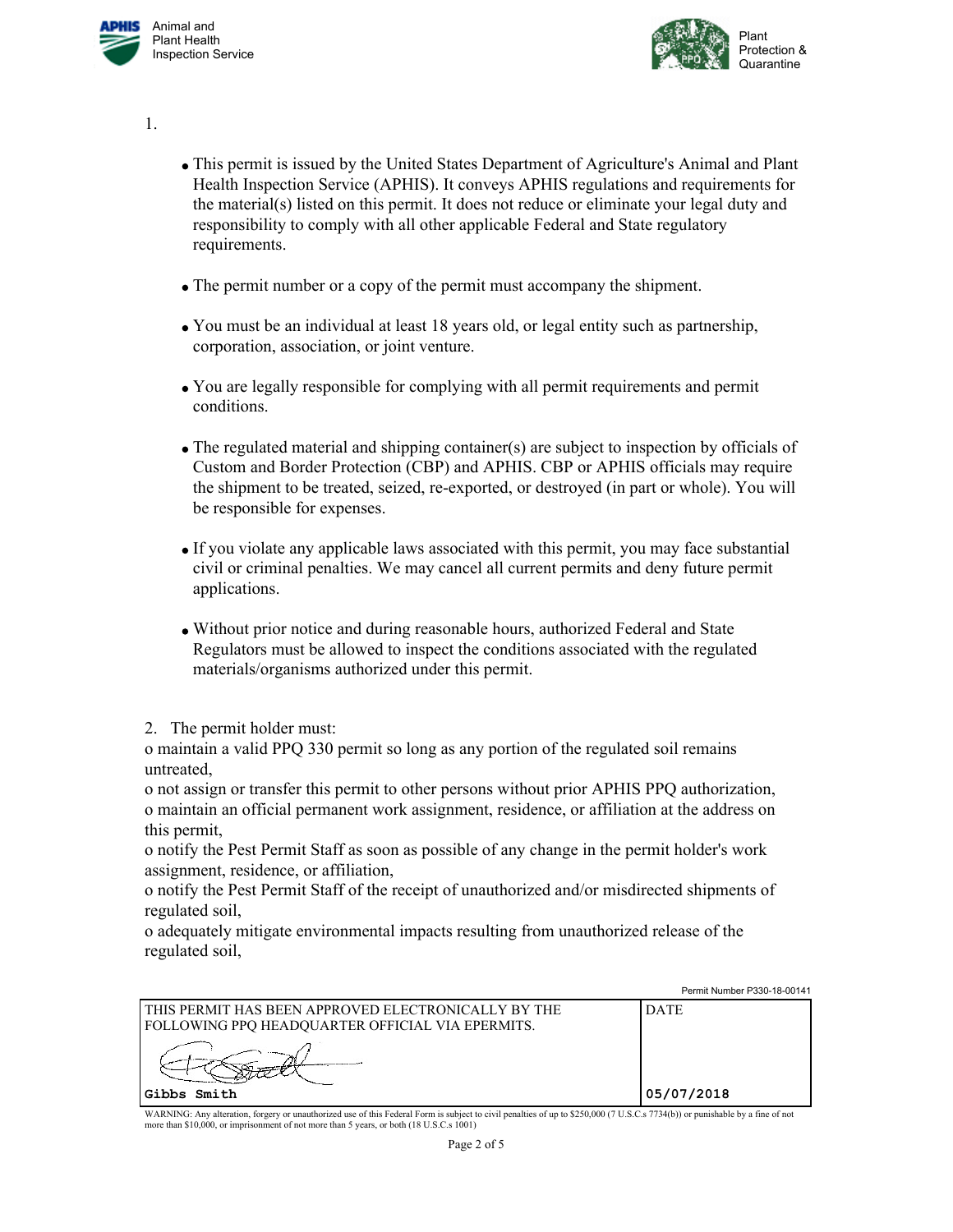



o notify the Pest Permit Staff if the facility is damaged/destroyed or if you wish to decommission the facility,

o devitalize/sterilize all regulated soil prior to departure from the organization unless other arrangements are confirmed by the Pest Permit Staff.

Notifications to the Pest Permit Staff must be made via 866-524-5421 or pest.permits@aphis.usda.gov within one business day of the event triggering a notification.

3. All soil (disposals) must be immersed at a minimum burial depth of at LEAST 6 FEET only in the landfill site of US Ecology located in Grand View, ID.

4. The soil will be handled as quarantined material until disposal by burial. This will include keeping the soil enclosed in containers when not in use and labeling all containers and/or storage areas:

5. No further distribution of soil is allowed. Opening containers, repackaging, or diverting soil is prohibited except as necessary for sampling or when specific written authorization is provided in advance by PPQ State Plant Health Director. Sampling can only be done at the approved disposal site. Access the website at http://www.aphis.usda.gov/ppq/sphd/ for a list of PPQ State Plant Health Offices.

6. This permit does not authorize the use of the regulated soil for growing purposes, for isolation or culture of organisms, or for extracting and concentrating organisms from the regulated soil.

7. Soil shall be shipped in a securely closed, watertight primary container (e.g. polythene super sacks) which shall be enclosed in a second, durable watertight container (secondary container). US Ecology or their bonded carrier will transport the regulated soil from the approved Port of Entry directly to the landfill facility following designated corridors. Soil shipments must be in compliance with the Environmental Protection Agency (EPA) and Department of Transportation (DOT) regulations.

8. If an accidental release into the environment occurs before landfill disposal, notification must be made within one business day to APHIS, PPQ, 4700 River Rd., unit 133; Riverdale, MD 20737; 866-524-5421. A written report of the incident must be submitted identifying: (a) the name of the permit holder (responsible person), (b) the permit number, (c) the country or State of origin of the soil, (d) the nature of the release, and (e) measures already taken to contain, reduce or limit the effects of the accidentally released soil. Any plans prepared to contain, reduce or limit the effects of the accidentally released soil may be submitted as developed.

9. You as the permit holder are responsible for maintaining a valid permit for as long as the soil is in your possession. APHIS does not issue extensions or renewals of existing permits; the permit holder must submit a new permit application at least three months prior to the expiration of this permit, and obtain a new permit to continue uninterrupted authorization for the soil approved under this permit.

|                                                                                                           | Permit Number P330-18-00141 |
|-----------------------------------------------------------------------------------------------------------|-----------------------------|
| I THIS PERMIT HAS BEEN APPROVED ELECTRONICALLY BY THE<br>FOLLOWING PPQ HEADQUARTER OFFICIAL VIA EPERMITS. | <b>DATE</b>                 |
|                                                                                                           |                             |
| IGibbs Smith                                                                                              | 05/07/2018                  |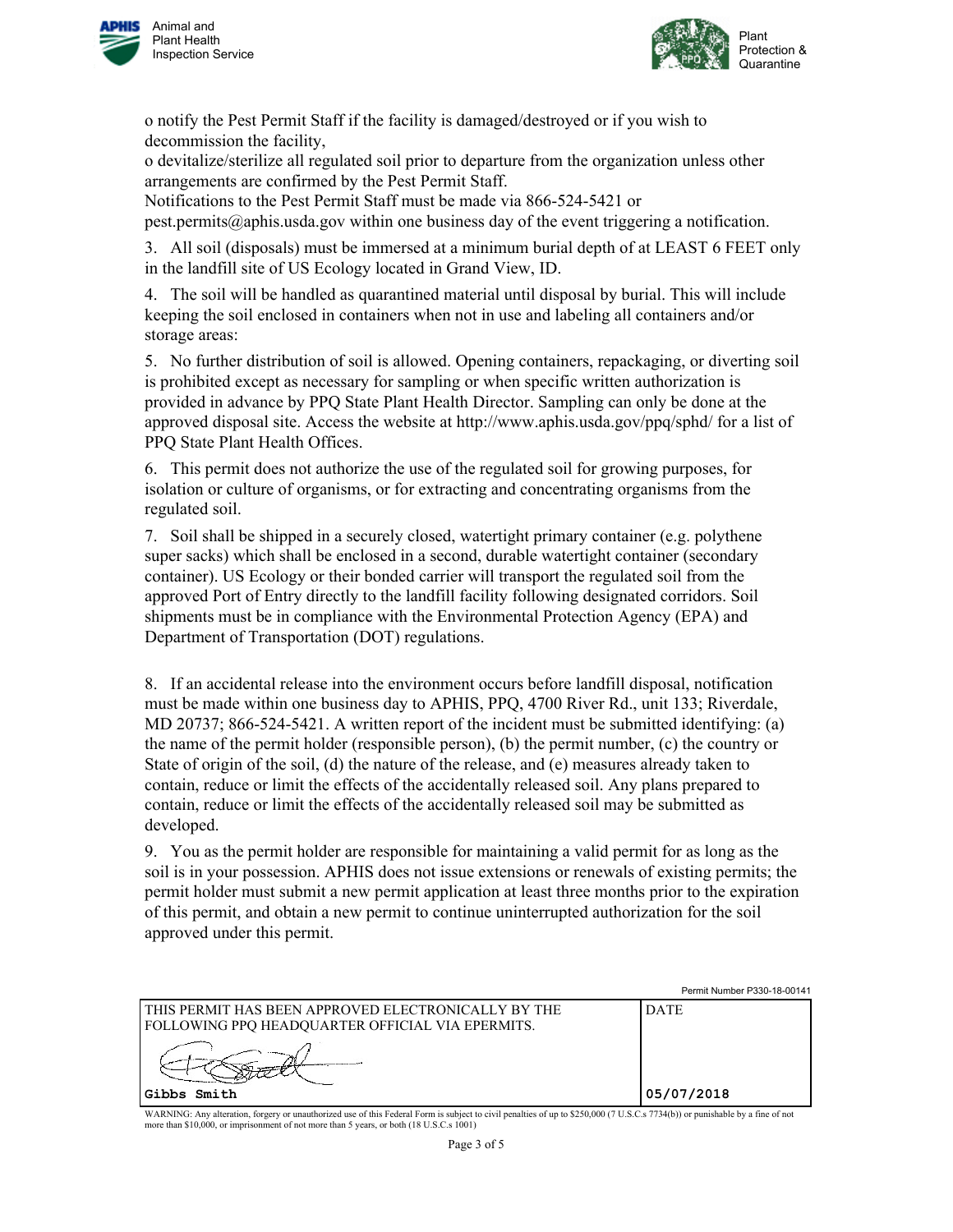



10. Soil shall be shipped in a securely closed, watertight container (primary container- e.g. polythene super sacks) which shall be enclosed in a second, durable watertight container (secondary container). Since the carrier will move through rural areas, it must be secured by a seal, lock, or similar device.

11. All operations must be consistent with information submitted in association with the above listed APHIS-PPQ inspected and EPA approved landfill facility and subject to the conditions below.

12. All solid wood packing material (SWPM) accompanying the shipment must be in compliance with ISPM 15 treatment regulations and IPPC stamp requirements and enforcement. Noncompliant shipments will be treated, re-exported or destroyed at the consignee's expense.

13. For soil that originates in Hawaii and Puerto Rico, a copy of this permit and the shipment must be presented to APHIS-PPQ for inspection and clearance prior to departure. For soil that originates in the U.S. Virgin Islands, a copy of this permit and the shipment must be presented to DHS-CBP for inspection and clearance prior to departure. Following inspection, soil shipments from Hawaii, Puerto Rico, and the U.S. Virgin Islands are authorized to enter at any arrival point on the mainland U.S.

14. This permit is valid for shipments of soil not heat treated at the port of entry, only if a Compliance Agreement (PPQ Form 519) has been completed and signed. Compliance Agreements and Soil Permits are non-transferable.

15. Upon issuance of this permit (i.e., a signed PPQ 525), you will need to request the PPQ Form 550 Black/White labels at least 5 days in advance. If you applied online using ePermits, you may request the labels using the My Shipments/Labels feature. Otherwise, send your request to BlackWhiteGreenYellowlabelrequest@aphis.usda.gov. All email requests must come from the permit holder or appointee, if requested by the appointee the permit holder must be Ccýd on all requests. Specify the approved port as listed on the permit and the total number of labels needed in multiples of four. You may request additional labels the same way. We will send you the labels by email as a pdf.

However, the PPQ Form 550 Black/White label is not required on shipments of soil that originate in Hawaii, Puerto Rico, and the U.S. Virgin Islands.

A label must be attached with clear tape to the exterior of each package being imported under this permit. The labels will include detailed shipping instructions. You are responsible for instructing your shipper to carefully follow these instructions. You are responsible for each import shipping label issued under this permit.

All labels must be printed in color. Failure to do so may result in refused entry or destruction of your package.

Enclose the following supplemental information in each shipment: - Permittee Name

|                                                                                                           | Permit Number P330-18-00141 |
|-----------------------------------------------------------------------------------------------------------|-----------------------------|
| I THIS PERMIT HAS BEEN APPROVED ELECTRONICALLY BY THE<br>FOLLOWING PPQ HEADQUARTER OFFICIAL VIA EPERMITS. | <b>DATE</b>                 |
|                                                                                                           |                             |
| Gibbs Smith                                                                                               | 05/07/2018                  |